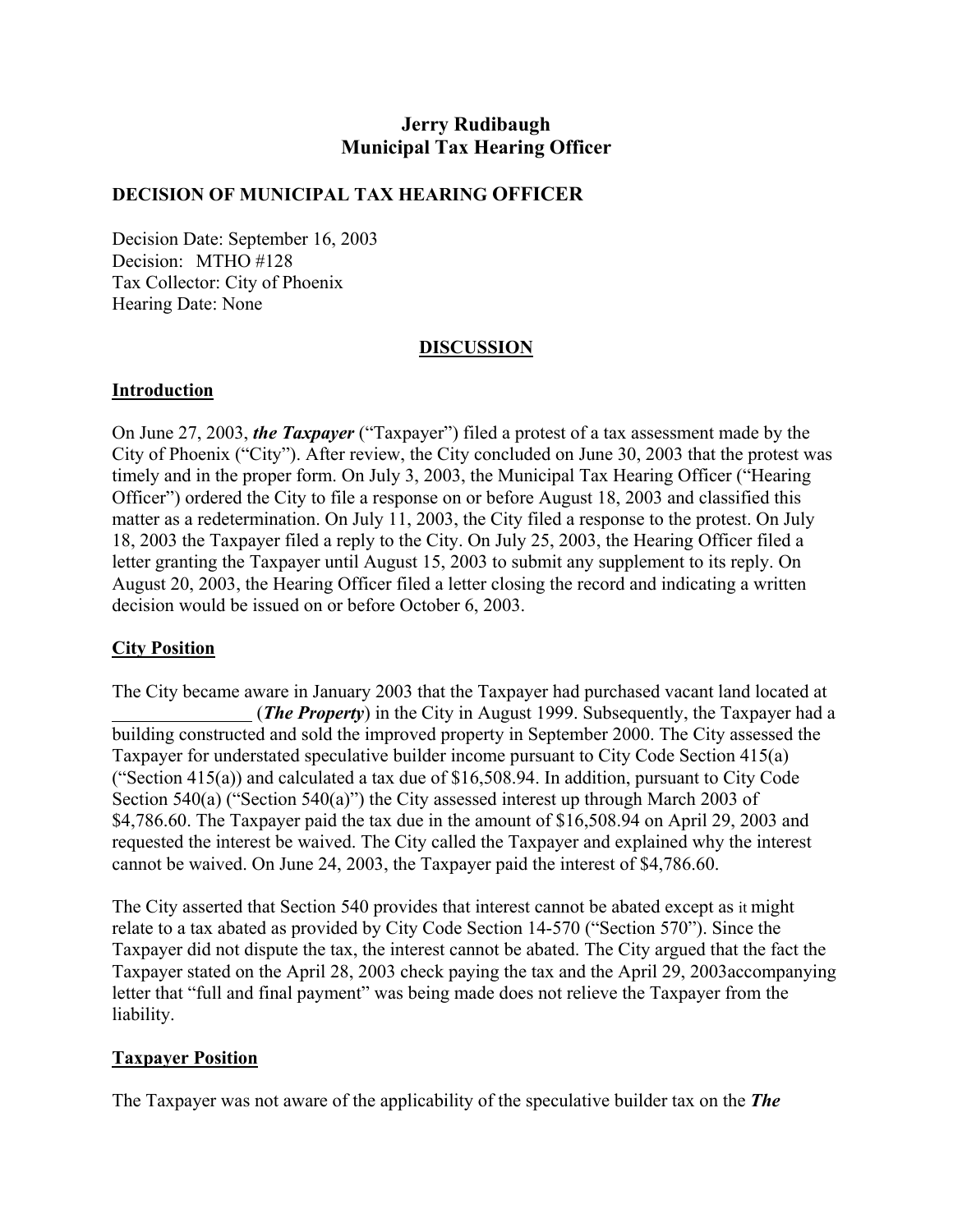*Property* until notified by the City. After being notified by the City, the Taxpayer did not dispute the tax assessed. The Taxpayer did object to the inclusion of interest since they were not aware of the applicability of the tax and because the City waited for over two years after the sale before contacting the Taxpayer. The Taxpayer argued that the City has "discharged" the Taxpayer's obligation to pay the interest through an "accord and satisfaction" pursuant to ARS Section 47- 3311 ("Section 3311"). Section 3311 provides as follows:

"…the claim is discharged if the person against who the claim in asserted proves that the instrument or an accompanying written communication contained a conspicuous statement to the effect that the instrument was tendered as full **satisfaction** of the claim."

According to the Taxpayer, both the April 28, 2003 check and April 29, 2003 transmittal letter met the requirements of Section 3311. The April 28, 2003 check contained the following language "Payment in full-speculative builder tax due on sale of , Phoenix, Arizona". The April 29, 2003 transmittal letter contained the following language:

"Enclosed is my client's check in the amount of \$16,508.95 in full and final payment of the "speculative builder" tax liability with respect to the above-described property. It is our position that no interest should be due and owing for several reasons. …".

Based on the above, the Taxpayer argued the City is not entitled to the interest as a result of having accepted an "accord and satisfaction".

### **ANALYSIS**

There was no dispute regarding the applicability of Section 415(a) resulting in a tax assessment of \$16,508.94. It is clear that the City is authorized to assess an interest on the taxes imposed pursuant to Section 540(a). It is also clear that neither the City nor the Hearing Officer may abate any interest except as it might relate to a tax abated pursuant to Section 570. That leaves us with the issued of whether the City is not entitled to the interest because of having accepted an "accord and satisfaction". The Hearing Officer concludes there was no "accord and satisfaction for the interest payment. First, the auditor for the City had no authority to accept an "accord and satisfaction" for the interest pursuant to Section 540(a). In addition, we do not find the April 28, 2003 check and/or the accompanying April 29, 2003, transmittal letter contained a conspicuous statement to the effect the instrument was tendered as full satisfaction of the interest. In this case the City assessed a speculative builder tax in the amount of \$16,508.94 and an interest amount of \$4,952.70. The language on the April 28, 2003 check referred to payment in full for the "speculative builder tax" and the April 29, 2003 transmittal letter also referred to the check being for full and final payment of the "speculative builder tax liability". While the transmittal letter does contain language that the Taxpayer disputes any interest due and owing, that is not reflected in the check language. The language does not refer to payment in full for the speculative builder tax and interest. Based on the above, the Taxpayer's protest should be denied.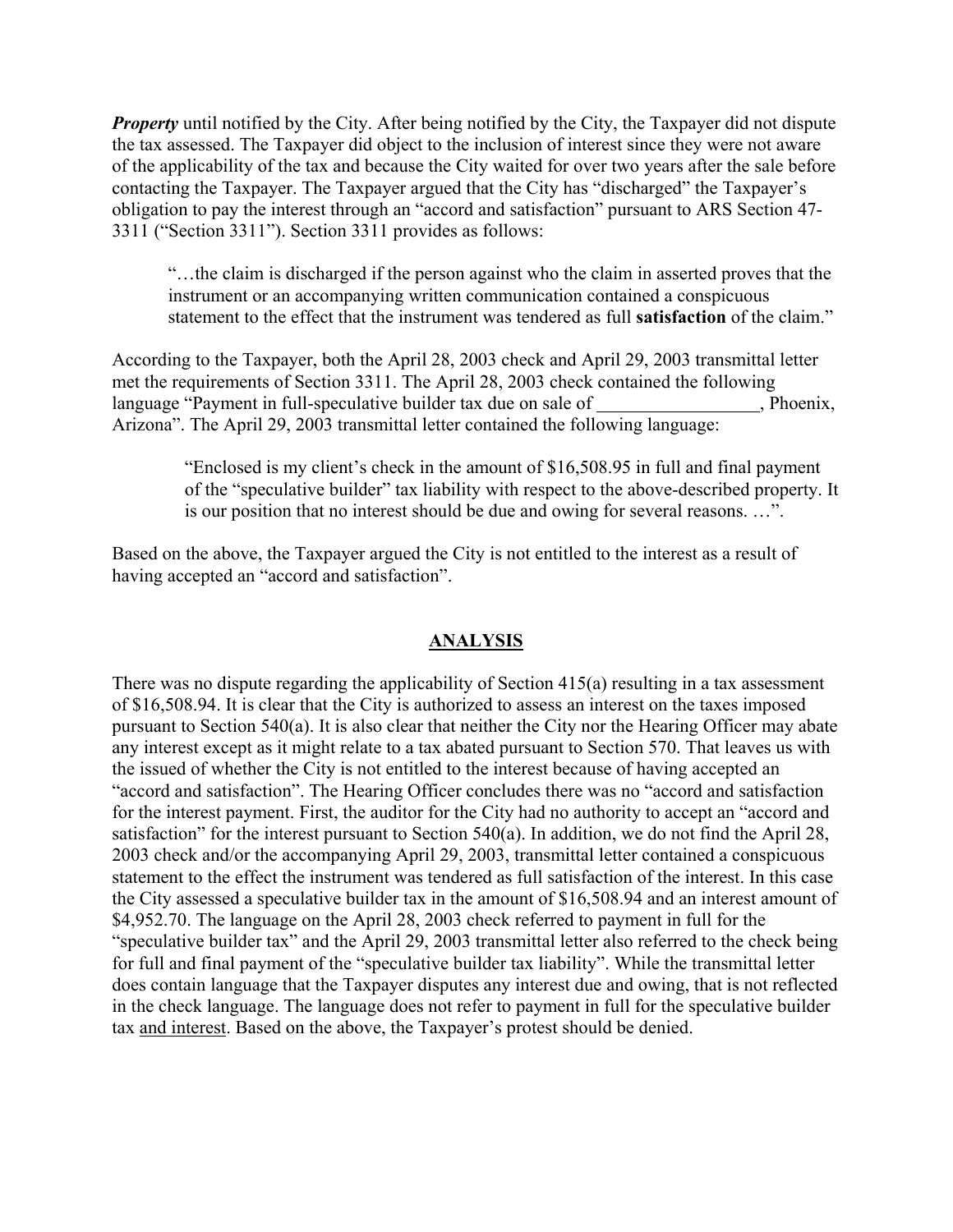## **FINDINGS OF FACT**

- 1. On June 27, 2003, the Taxpayer filed a protest of a tax assessment by the City.
- 2. After review, the City concluded on June 30, 2003 that the protest was timely and in proper form.
- 3. On July 3, 2003, the Hearing Officer ordered the City to file a response on or before August 18, 2003 and classified this matter as a redetermination.
- 4. On July11, 2003, the City filed a response to the protest.
- 5. On July 18, 2003, the Taxpayer filed a reply to the City.
- 6. On July 25, 2003, the Hearing Officer filed a letter granting the Taxpayer until August 15, 2003 to submit any supplement to its reply.
- 7. On August 20, 2003, the Hearing Officer filed a letter closing the record and indicating a written decision would be issued on or before October 6, 2003.
- 8. The Taxpayer purchased vacant land located at the *The Property* in the City in August 1999.
- 9. Subsequently, the Taxpayer had a building constructed on the *The Property* and sold the improved property in September 2000.
- 10. The City assessed the Taxpayer for understated speculative builder income and calculated a tax due of \$16,508.94.
- 11. The City also assessed interest up through March 2003 of \$4,786.
- 12. On April 29, 2003, the Taxpayer sent a transmittal letter to the City along with an April 28, 2003 check in the amount of \$4,786.60.
- 13. The April 28, 2003 check contained the following language "Payment in full-speculative builder tax due on sale of , Phoenix, Arizona".
- 14. The April 29, 2003 transmittal letter contained the following language: "Enclosed is my client's check in the amount of \$16,508.95 in full and final payment of the "speculative builder" tax liability with respect to the above-described property. It is our position that no interest should be due and owing for several reasons…".
- 15. On June 24, 2003, the Taxpayer mailed a check in the amount of \$4,812.60 for the interest assessed and a \$25.00 license fee.